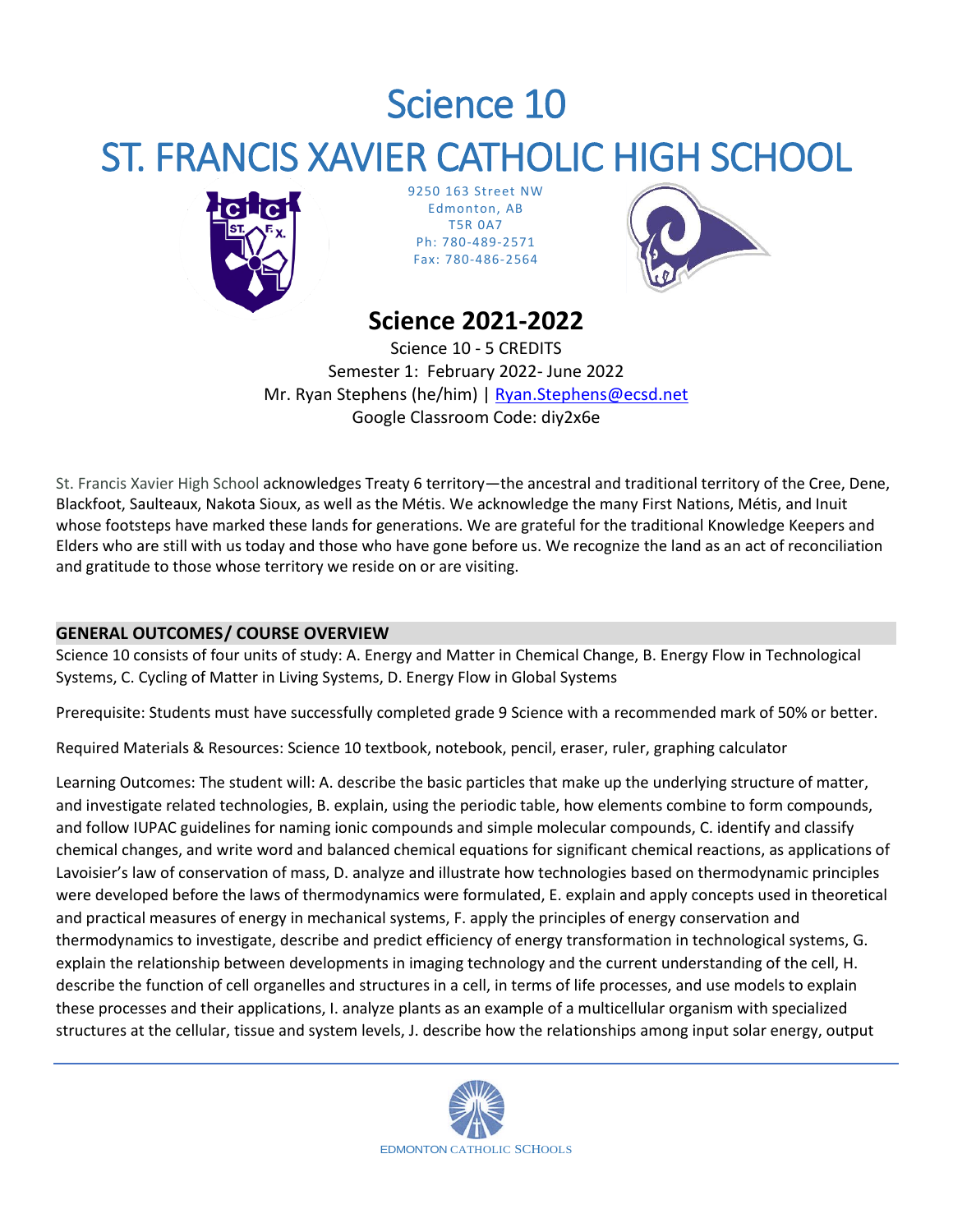terrestrial energy and energy flow within the biosphere affect the lives of humans and other species, K. analyze the relationships among net solar energy, global energy transfer processes—primarily radiation, convection and hydrologic cycle—and climate, L. relate climate to the characteristics of the world's major biomes, and compare biomes in different regions of the world, M. investigate and interpret the role of environmental factors on global energy transfer and climate change

#### **ASSESSMENT**

**A wide range of assessment information is used in the development of a student's final grade. At St. Francis Xavier High School, individualized assessments provide specific information regarding student progress and overall performance in class. Student assessment may vary from student to student to adapt for differences in student needs, learning styles, preferences, and paces. It should also be noted that not all assignments are used to determine the final grade, and that scale factors may have been used to determine the weight of individual assignments.**

# **Topics and Course Weighting (% for each unit):**

| UNIT A: Energy and Matter in Chemical Change | 25% |
|----------------------------------------------|-----|
| UNIT B: Energy Flow in Technological Systems | 25% |
| UNIT C: Cycling of Matter in Living Systems  | 25% |
| UNIT D: Energy Flow in Global Systems        | 25% |

# The student's grade will be calculated based on the following:

Unit Coursework: 30% Unit Exams: 70%

# **Final Grade: School awarded mark: 90% / Division Common Summative Assessment: 10%**

#### **PLAGIARISM**

We provide a Catholic education, where the Core Values of dignity, respect, fairness, personal and communal growth, loyalty, and honesty are the framework for all that we do. Within this Catholic education that St. Francis Xavier School provides, one of our main focuses is to encourage and facilitate the pursuit of knowledge and excellence in academics.

To ensure that we attain this focus, all students at our school community are expected to meet the standards of individual integrity in the following ways: